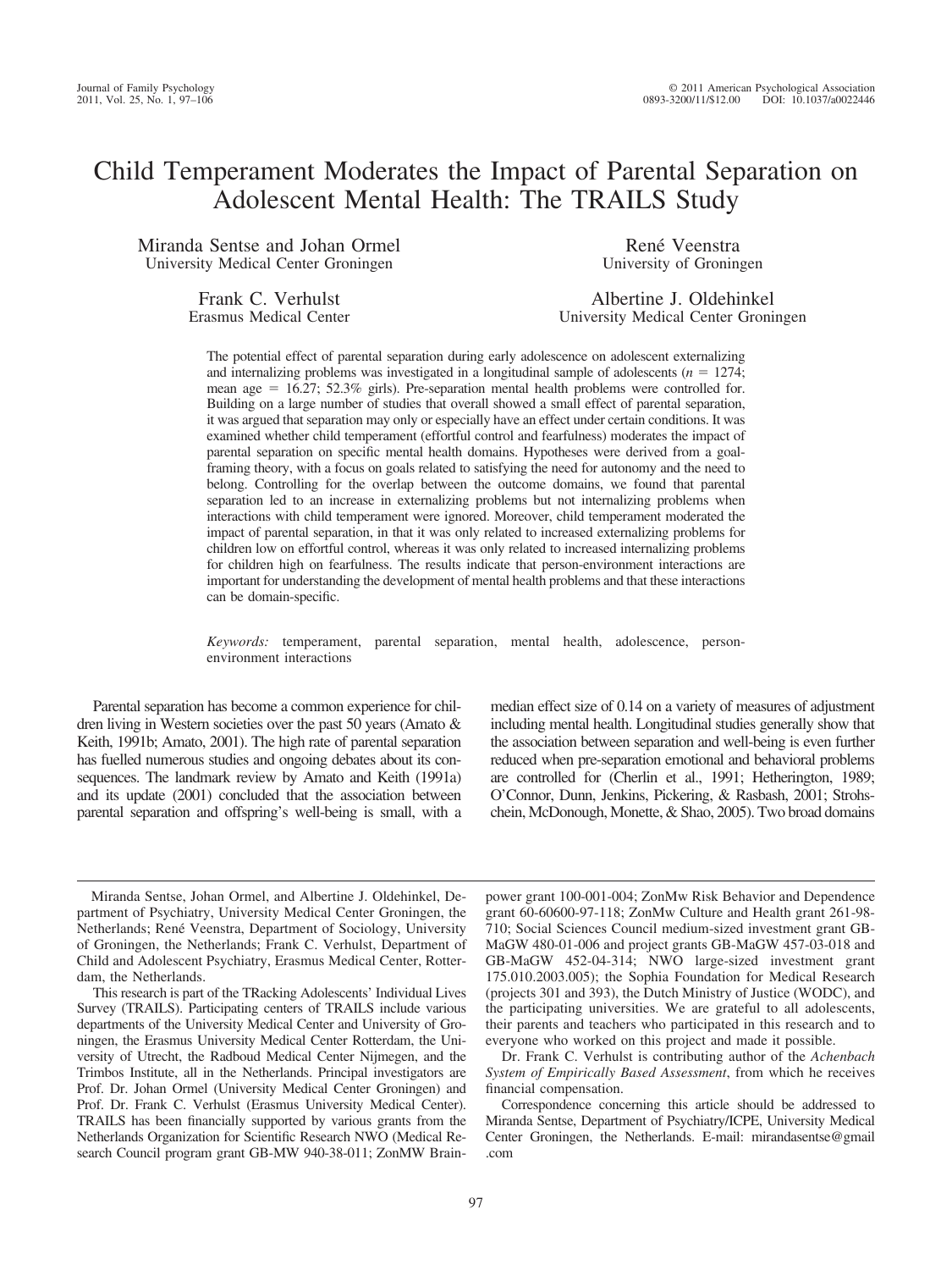of maladjustment and mental health are typically distinguished in these studies: internalizing (e.g., anxiety, depression) and externalizing (e.g., rule-breaking, delinquency) problems (Achenbach, 1978; Krueger, 1999). Combined, they are a good index of overall mental health. All in all, the current body of evidence suggests that the experience of parental separation is, on average, associated with a small but significant long-term increase in maladjustment, with the effects on externalizing behaviors being generally larger than the effects on internalizing problems (Amato, 2001; Amato & Keith, 1991b).

Substantial individual differences in post-separation adjustment have been found. Only 10-25% of the children that experience a parental separation grow up to have more emotional and psychological problems (see Lansford, 2009). This might be due to the multifaceted character of parental separation. It usually goes hand in hand with the falling apart of the family and a loss of social support from extended family members and friends, a drop in financial resources, and diminished parenting (Cherlin et al., 1991). In addition, children whose parents separate are generally exposed to conflict and distress long before and during the separation (Amato, Loomis, & Booth, 1995). Hence, most studies attempting to explain individual differences in postseparation adjustment have focused on family functioning and parent-child relations, such as long-standing family discord, parental conflict and absence, and economic disadvantage (Amato & Keith, 1991a; Hetherington et al., 1992). But how a child appraises and copes with parental separation and the associated turmoil and life-situation changes is also important. Child temperament can act as a marker for vulnerability and resilience to stressful events in general and can thus provide the conditions under which the effects of parental separation on mental health and adjustment are more or less adverse.

An interesting approach for elaborating on vulnerability and resilience in this respect is provided by goal-framing theory (Lindenberg, 2001; 2006; see also Sentse, Veenstra, Lindenberg, Verhulst, & Ormel, 2009). In the goal-framing approach, focal goals are hypothesized to influence what people attend to, what knowledge is being activated, how people evaluate things, and how they process information. The more important the goals, the stronger these cognitive and motivational effects are likely to be. Thus, when the goal pursuit is hindered, it is likely to lead to strong negativity effects and pathology in both behavior and emotion regulation (Baumeister & Leary, 1995; Deci & Ryan 2000). According to Deci and Ryan (2000) there are two universal fundamental needs with regard to the generation of wellbeing: autonomy and relatedness (also referred to as the need to belong). Research provides good support for the universality and the basicness of these two needs (e.g., Baumeister & Leary, 1995; Chirkov, Ryan, Kim, & Kaplan, 2003; Nieboer. Lindenberg, Boomsma, & Van Bruggen, 2005). Especially in adolescence these basic needs are generally unsettled and important but difficult to reach (Allen et al., 2006; Patrick, Knee, Canevello, & Lonsbary, 2007). Adolescents' autonomy is often contested between adolescents and parents (see Agnew 2003; Sentse, Dijkstra, Lindenberg, Ormel, & Veenstra, 2010), and their sense of belonging is equally precarious (Jarvinen & Nicholls, 1996; Sentse, Lindenberg, Omvlee, Ormel, & Veenstra, 2010). For this reason, it is likely that satisfaction of these needs is a chronically focal goal in adolescence. That makes problems in the realization of these two goals prime suspects for the development of pathology.

Both personal and environmental factors may hinder or facilitate goal achievement to various degrees depending on their interplay. That is, the impact of an environmental stressor such as parental separation may be extra adverse for children with a temperament that hinders goal-achievement. In general, children with temperaments characterized by disinhibition, negative emotionality, or fearfulness are assumed to be more often the elicitors as well as the targets of aversive responses by important others such as peers and parents (Rutter, 1987). This also affects the realization of autonomy and belongingness in particular. For the present study we have focused on two temperament aspects, i.e., effortful control and fearfulness, as they may have direct links to both goal pursuit and psychopathology (Caspi, Henry, McGee, Moffitt, & Silva, 1995; Frick & Morris, 2004).

Effortful control is the capacity to voluntarily regulate attention and behavior (Rothbart, Ellis, Rueda, & Posner, 2003). Children who have difficulties in regulating emotion and attention have difficulties to regulate the goalframes they are in, i.e., to oversee the short-term and long-term consequences of behavior and attention for goal achievement and to behave accordingly. Because of these difficulties, children with low effortful control will see their efforts to achieve autonomy and belongingness often failed. In turn, the repeated failure to satisfy these basic needs can increase the tendency to show unregulated behavior even further. Low levels of effortful control would then be especially related to externalizing problems, as is also established in previous research (Olson, Schilling, & Bates, 1999; Oldehinkel, Hartman, De Winter, Veenstra, & Ormel, 2004; Ormel et al., 2005). Fearful children will also see their efforts to achieve their goals often failed because of their passive behavior. It may hinder them in approaching others, problem solving, and making their own decisions. This consequently leads to problems in satisfying the need for autonomy and belongingness. In turn, unsuccessful efforts to satisfy the basic needs will affect existing behavioral tendencies and thus lead to even more passive behavior in these children. Therefore, fearfulness can be expected to relate specifically to internalizing problems (Caspi et al., 1995; Oldehinkel et al., 2004; Ormel et al., 2005).

Based on the hypothesized effects described above, we reason that parental separation is especially harmful for children with a temperament characterized by low effortful control and high fearfulness, because they are already more likely to experience problems in goal realization. These temperamental difficulties in goal realization will be the most challenged when experiencing a stressor, in this case parental separation. Moreover, we reason that the nature of the temperament gives direction to the problems engendered when experiencing parental sepa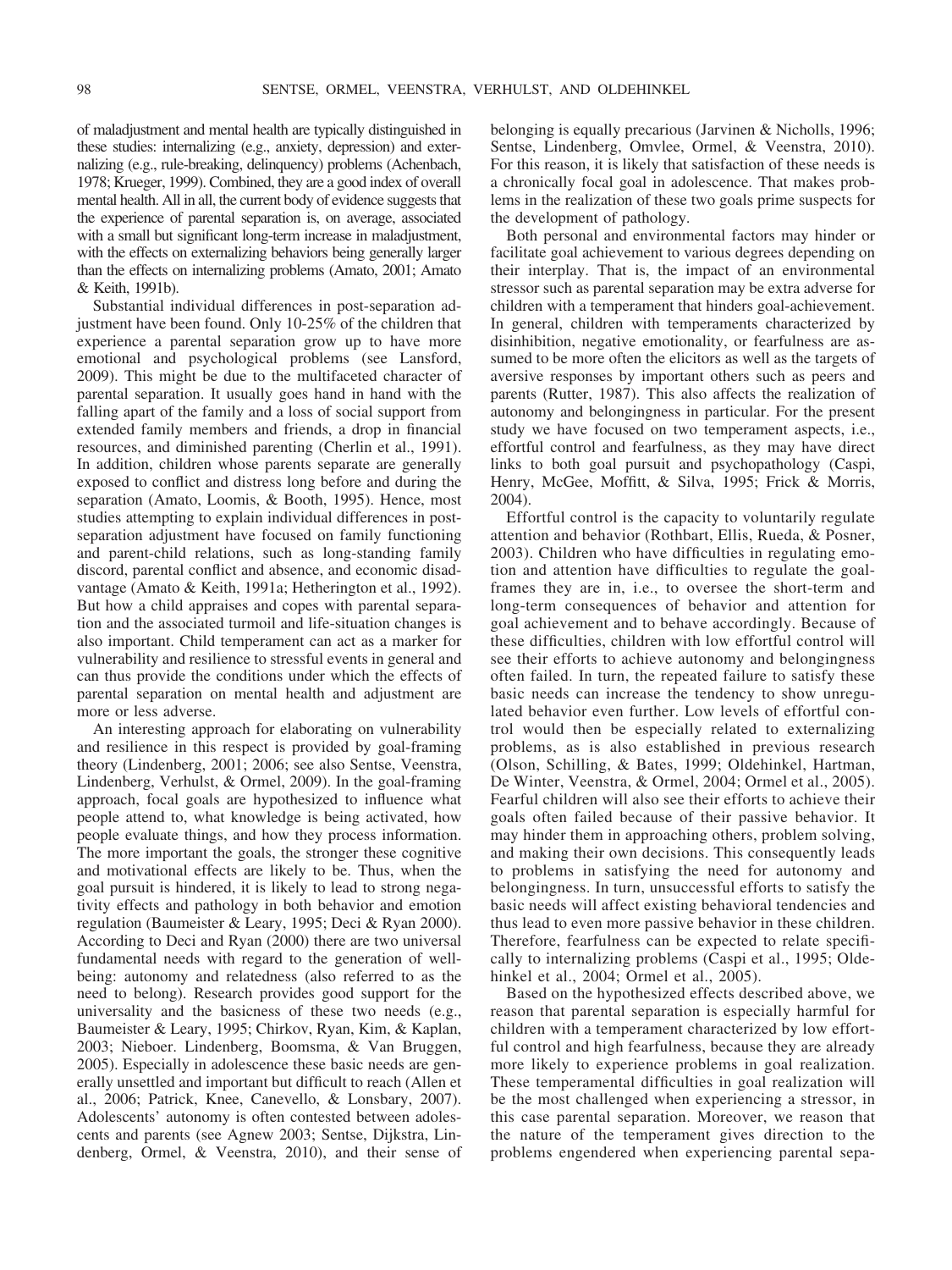ration. Thus, in the presence of parental separation, which is shown to lead to overall problem behavior (see Lansford, 2009), children with low effortful control would be especially vulnerable to develop externalizing problems, whereas children with high fearfulness would especially vulnerable develop internalizing problems. Children with a temperament characterized by high effortful control or low fearfulness are assumed to be relatively resilient in the presence of a stressor such as parental separation.

Few studies have examined temperament traits as possible moderators of the mental health effects of parental separation (Hetherington, 1989; Kasen, Cohen, Brook, & Hartmark, 1996; Ruschena, Prior, Sanson, & Smart, 2005). Together, the few temperament studies suggest that a challenging temperament (although differentially operationalized) may have a main as well as a moderator effect. That is, a challenging temperament not only predicted more adjustment problems irrespective of parental separation (Ruschena et al., 2005), it also enhanced the negative effects of separation (Hetherington, 1989). Although these previous studies have provided important insights in the mental health effects of parental separation and temperament, they all had limitations in their study design and analytical methods, such as the post-separation measurement of temperament (Hetherington, 1989; Ruschena et al., 2005), operational confounding of temperament and mental health (Kasen et al., 1996), and lack of control for pre-separation adjustment (Hetherington, 1989). The present study attempts to overcome these shortcomings by including preseparation measures of temperament, the use of multiinformant composite measures of adolescent externalizing and internalizing problems, and controlling for preseparation mental health. In addition, because of our domain-specific hypotheses on the effects of parental separation in the combination with a specific temperament, we analyzed internalizing and externalizing problems separately while controlling for co-occurrence of problems (i.e., the overlap between externalizing and internalizing problems).

To sum up, the present study analyzed the effects of pre-adolescent temperament and parental separation during early adolescence on mental health problems in adolescence. Based on the literature reviewed above and our theoretical framework, we hypothesized that (1) overall (when ignoring possible interactions with child temperament), parental separation leads to an increase in mental health problems, particularly in externalizing problems. In addition, we postulated that the previously found effects of parental separation are small in magnitude (especially for internalizing problems) because, in most research, no distinction has been made between more and less vulnerable children. When such interactions between child characteristics and parental separation are taken into account, it can be hypothesized that (2) the effect of parental separation is moderated by child temperament, in such a way that (2a) parental separation in combination with low effortful control leads specifically to an increase in externalizing problems and (2b) parental separation in combination with high

fearfulness leads specifically to an increase in internalizing problems.

We controlled for gender and examined potential gender differences in the hypothesized relations. This was done on an explorative basis, because the literature has been inconsistent on potential differences between boys and girls with regard to the effects of parental separation. Some studies report that girls have more adjustment problems than boys following a parental separation, others report that boys have more adjustment problems than girls, and still others report no gender differences at all (Lansford, 2009).

#### **Method**

# **Sample**

This study is part of the TRacking Adolescents' Individual Lives Survey (TRAILS), an ongoing prospective cohort study based on a sample representative of the Dutch population, investigating the development of mental health from preadolescence into adulthood. Participants come from five municipalities, including both urban and rural areas, in the North of the Netherlands. So far, three data collection waves have been completed: T1 (2001–2002), T2 (2003–2004), and T3 (2005–2007). A detailed description of the study design, sampling procedures, data collection, and measures of the TRAILS study can be found in De Winter et al. (2005) and Huisman et al. (2008).

Of all children approached for enrollment in the study, 76.0% participated, resulting in a sample size of 2230 (i.e., both the child and the parent actively agreed to participate). The mean age of the children at T1 was 11.09 years (*SD* 0.55); 50.8% were girls; 10.3% had at least one parent born in a non-Western country. Of the original number of participants, 81.4  $\%$  ( $n = 1838$ ) participated in (at least one part of) the third wave of the study (T3). The mean age at T3 was 16.27 years  $(SD = 0.73)$  and 52.3% were girls. For the present analyses, we made use of the 1661 cases that filled out the questionnaires at T3. Of these 1661 cases, we excluded T3 participants of whom one or both of the biological parents had died  $(n = 20)$ , who had always lived with a single parent  $(n = 36)$ , lived with foster parents or other caregivers  $(n = 9)$ , or experienced parental divorce or separation before T1 ( $n = 328$ ). Hence, the current analyses and results refer to adolescents who had intact families at baseline  $(n = 1274)$ .

# **Measures**

**Adolescent mental health.** Internalizing and externalizing problem behaviors at T1 and T3 were assessed with the Child Behavior Checklist (CBCL), (Achenbach, 1991a), Youth Self-Report (YSR), (Achenbach, 1991b) and the Teacher Checklist of Psychopathology (TCP). The CBCL is one of the most commonly used questionnaires in current child and adolescent psychiatric research. It contains a list of 120 behavioral and emotional problems, which parents can rate as  $0 = \text{not true}, 1 = \text{somewhat or sometimes true},$ or  $2 = \text{very}$  or often true in the past 6 months. The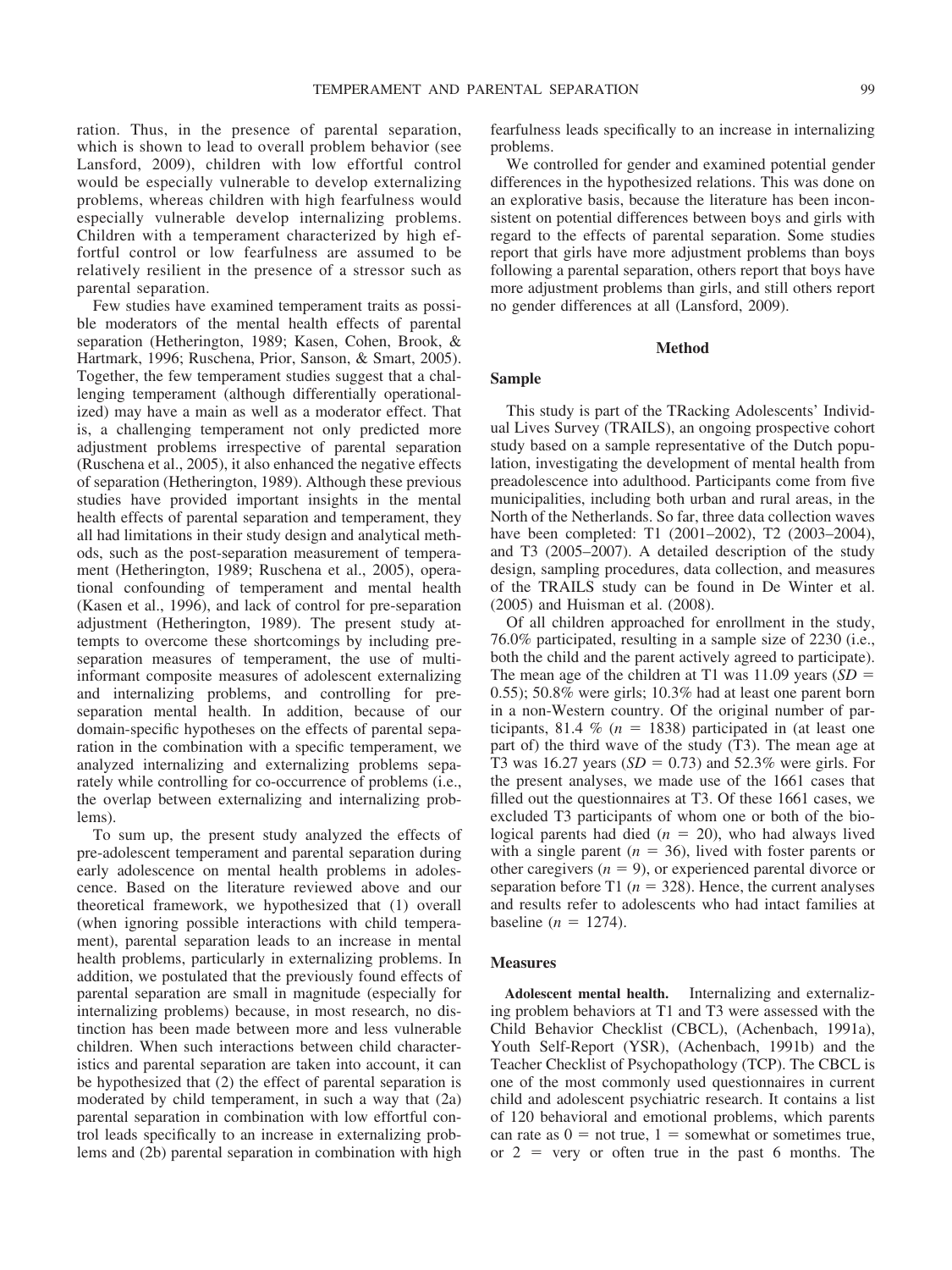internalizing domain encompasses three highly correlated syndrome scales: anxious/depressed, withdrawn/depressed, and somatic complaints. The externalizing domain consists of the highly correlated Aggressive behavior and Rulebreaking behavior syndrome scales. The YSR is the selfreport version of the CBCL and yields the same syndrome and domain scales. The good reliability and validity of the CBCL and YSR were confirmed for the Dutch translation (Verhulst, van der Ende, & Koot, 1996; 1997). The teachers filled out the TCP which contains descriptions (vignettes) of problem behaviors corresponding to the syndrome scales of the CBCL and YSR (one vignette for each syndrome, with scores ranging from 0 to 4). The TCP vignettes correlated around 0.60 with the full Teacher's Report Form syndrome scales filled out by a small sample of teachers (internal report available upon request).

The agreement between parent-reported, adolescentreported, and teacher-reported problems was, as expected, moderate (for internalizing problems at T1 range: .27–.31 and at T3 range: .34–.46; for externalizing problems at T1 range: .28–.32 and at T3 range: .25–.39). Each informant perceives different aspects of problem behavior in different contexts and differences between informants are meaningful (Kraemer et al., 2003; Noordhof, Oldehinkel, Verhulst, & Ormel, 2008). An advantage of using multiple informants is that it reduces the bias associated with mono-informant information (Angold & Costello, 1996; Sourander, Helstelä, & Helenius, 1999). Based on these considerations, we used the mean of the standardized parent, adolescent, and teacher scores (of which at least one had to be available) as a measure of internalizing and externalizing problems in the regression analyses.

**Parental separation.** Parental separation was assessed at T3 by an Event History Calendar (EHC), a data collection method for obtaining retrospective data about life events and activities. The calendar as developed by Caspi and colleagues (1996) was adapted into an interview covering several life domains and lasted about 45 minutes on average. Participants were asked about events that had occurred since the first assessment (age 11), including parental separation (legally or not). Adolescents whose parents had separated before T1 (assessed at T1) but legally divorced after T1 were not included for analysis in the present study. In total, 107 adolescents with intact families at baseline reported parental separation between T1 and T3.

**Temperament.** Temperament was assessed at T1 by the Dutch parent version of the short form of the Early Adolescent Temperament Questionnaire-Revised (EATQ-R) (Putnam, Ellis, & Rothbart, 2001). The EATQ is a questionnaire based on the temperament model developed by Rothbart, Ahadi, and Evans (2000). For the present study, we used the scale Effortful control (11 items,  $\alpha = .86$ ), which refers to the capacity to voluntarily regulate behavior and attention, e.g., "Is usually able to stick with his/her plans and goals" and the scale Fearfulness (5 items,  $\alpha$  = .63), which denotes worrying and unpleasant affect related to the anticipation of distress, e.g., "Worries about our family when s/he is not with us."

## **Analyses**

First, we calculated the means of the variables used in the study for adolescents with and without a parental separation and tested differences by means of *t*-tests. In addition, Pearson and point-biserial correlations between the variables were calculated. Next, we assessed main and interaction effects of parental separation and temperament on each dependent variable (the T3 mean informant scores of internalizing or externalizing problems) in a two-step regression analysis. In the first step, we regressed the T3 outcome on the T1 problem score, gender, parental separation and the two temperament traits, and in the second step the interaction terms (temperament by separation) were included. The T1 problem score was included as a covariate to adjust for the amount of problems at T1, prior to parental separation. Because of this adjustment the effects of parental separation and temperament regard the development of (or change in) problems between T1-T3. As we had domain-specific hypotheses we also controlled for co-occurrence of problems (i.e., the overlap between the domains of internalizing and externalizing problems) by adding the T3 scores of the non-outcome domain as predictor (covariate) in the model. Thus, the model with T3 internalizing problems as the dependent variable included T3 externalizing problems as predictor, and the other way around. A similar approach was used in other studies, which showed that this strategy is helpful in testing theory-based domain-specific effects (see Ormel et al., 2005; Sentse et al., 2009).

To minimize problems of multicollinearity and ease interpretation of the regression coefficients, all continuous variables were standardized to mean 0 and standard deviation 1 (Aiken & West, 1991). Interaction terms were created by multiplying the standardized scores.

#### **Results**

#### **Descriptive Statistics and Bivariate Associations**

Table 1 presents mean problem scores at T1 and T3 for adolescents with and without parental separation, for each informant separately. According to all informants, externalizing problems at T3 were higher in those who had experienced parental separation (although not significantly for teacher reports). For internalizing problems only the parentreported problems at T3 were higher. In addition, T1 effortful control was lower in children who experienced parental separation between T1 and T3, whereas their T1 externalizing behavior was higher according to teachers.

Table 2 presents correlations between the variables that were used in the regression analyses. As indicated by the T1-T3 correlations, there is substantial continuity in problem behaviors from preadolescence into adolescence. Preadolescent fearfulness was not associated with parental separation during the transition into adolescence, but effortful control was negatively correlated.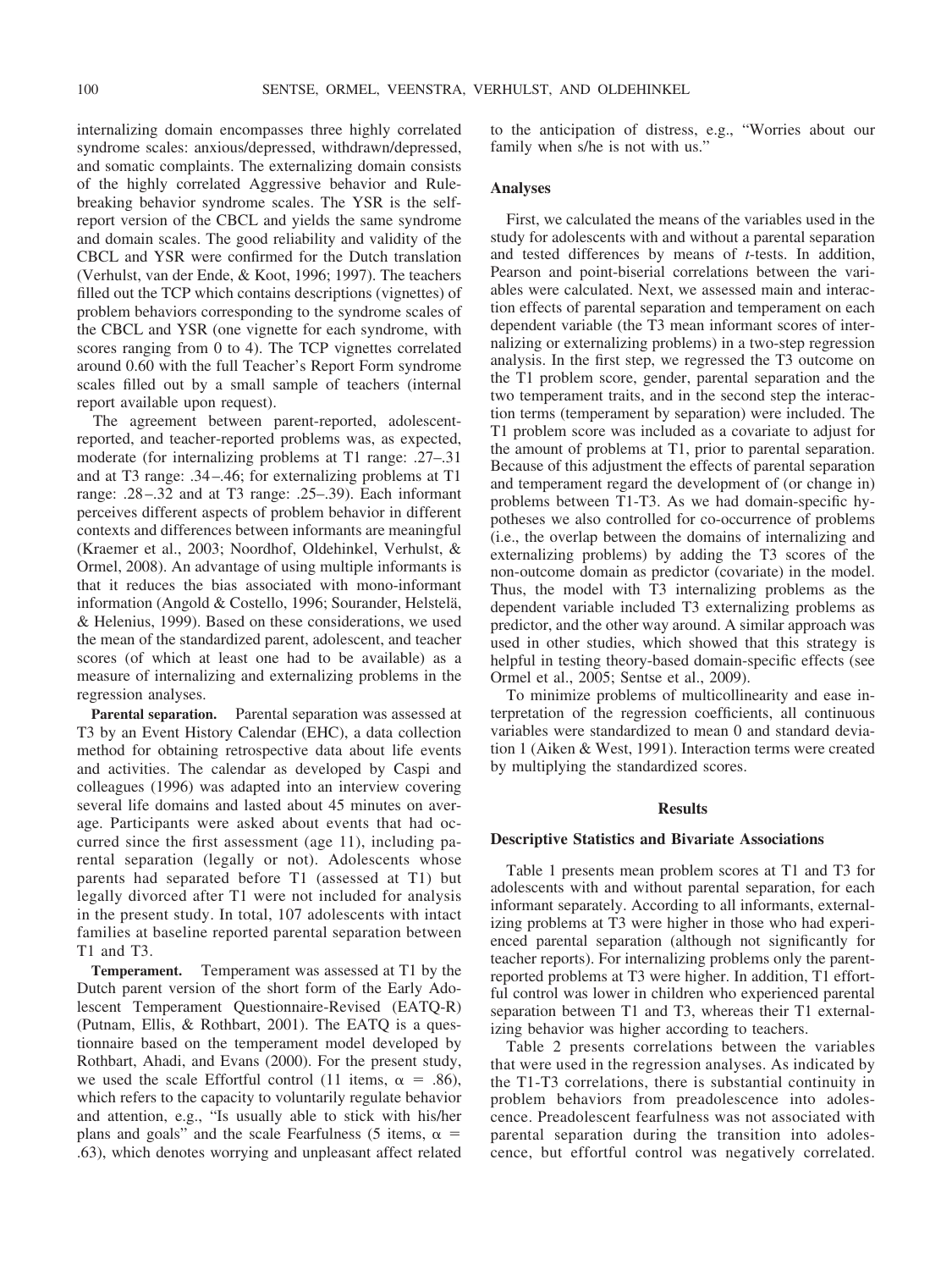| Variables                             | No parental separation |                  | Parental separation | Differences $t$  |                   |
|---------------------------------------|------------------------|------------------|---------------------|------------------|-------------------|
|                                       | M(SD)                  | $\boldsymbol{n}$ | M(SD)               | $\boldsymbol{n}$ | (df)              |
| Self-reported mental health           |                        |                  |                     |                  |                   |
| T1 Externalizing problems             | 0.26(0.19)             | 1175             | 0.28(0.18)          | 105              | $-1.05(1278)$     |
| T3 Externalizing problems             | 0.29(0.21)             | 1185             | 0.37(0.20)          | 107              | $-3.49(1290)$     |
| T1 Internalizing problems             | 0.36(0.23)             | 1174             | 0.37(0.26)          | 106              | $-0.34(1278)$     |
| T3 Internalizing problems             | 0.30(0.24)             | 1180             | 0.31(0.22)          | 106              | $-0.32(1284)$     |
| Parent-reported mental health         |                        |                  |                     |                  |                   |
| T1 Externalizing problems             | 0.22(0.18)             | 1124             | 0.25(0.18)          | 105              | $-1.78(1227)$     |
| T <sub>3</sub> Externalizing problems | 0.15(0.17)             | 1054             | 0.23(0.22)          | 84               | $-4.19(1136)^{*}$ |
| T1 Internalizing problems             | 0.24(0.19)             | 1124             | 0.21(0.14)          | 105              | 1.33(1227)        |
| T <sub>3</sub> Internalizing problems | 0.17(0.18)             | 1053             | 0.22(0.20)          | 83               | $-2.29(1134)^{*}$ |
| Teacher-reported mental health        |                        |                  |                     |                  |                   |
| T1 Externalizing problems             | 0.30(0.59)             | 1027             | 0.55(0.83)          | 96               | $-3.83(1121)$ *** |
| T <sub>3</sub> Externalizing problems | 0.36(0.68)             | 668              | 0.53(0.99)          | 58               | $-1.77(724)$      |
| T1 Internalizing problems             | 0.60(0.73)             | 1025             | 0.53(0.61)          | 96               | 0.85(1119)        |
| T <sub>3</sub> Internalizing problems | 0.79(0.82)             | 658              | 0.80(0.80)          | 57               | $-0.09(713)$      |
| Child temperament                     |                        |                  |                     |                  |                   |
| T1 Effortful control                  | 3.31 (0.68)            | 1085             | 3.03(0.65)          | 100              | $3.98(1183)$ ***  |
| T1 Fearfulness                        | 2.40(0.72)             | 1084             | 2.38(0.67)          | 99               | 0.37(1181)        |

Table 1 *Means and Standard Deviations of the Variables Under Study, by Parental Separation*

*Note.* Teacher-reported problems have a different scale (0–4) than self- and parent-reported problems (0–2).  $p < .05$ .  $p < .01$ .  $p < .001$ .

Fearfulness and low effortful control were negatively correlated, and both temperamental aspects correlated with higher levels of problems at T1, and, to a slightly lower extent, with problems at T3. The correlations between internalizing and externalizing problems indicate both moderate co-occurrence of these problems and substantial unique, nonshared variance. Externalizing but not internalizing problems (at both T1 and T3) were positively correlated with parental separation.

#### **Regression Analyses**

Although our goal was to examine the longitudinal influence of parental separation during adolescence (in interaction with child temperament) on adolescent mental health problems, we firstly checked whether the timing of the separation was of importance for its effect. Mental health problems in adolescence did not differ between children that experienced parental separation between T1 and T2 and those experiencing separation between T2 and T3 ( $p > .05$ ).

**Gender differences.** There was no effect of gender on the change in externalizing problems from T1 to T3. In contrast, internalizing problems increased more in girls relative to boys during the T1-T3 interval. Two- and three-way interactions with gender were tested but not significant and therefore not reported in the tables.

**Externalizing problems (Table 3).** As hypothesized, parental separation and low effortful control, not fearfulness, were associated with an increase in externalizing problems. The interactions between parental separation and temperament showed that the impact of parental separation was moderated by the level of effortful control. The interaction between parental separation and effortful control is presented in Figure 1. The simple slope (cf. Aiken & West, 1991) for adolescents 1 *SD* below the mean of effortful control was 0.42,  $t = 4.67$ ,  $p < .01$ , whereas it was 0.09,  $t =$ 0.78,  $p = .44$  for adolescents 1 *SD* above the mean of effortful control. In other words, when exposed to parental separation, externalizing problems increased only for adolescents with poor effortful control.

Table 2 *Correlations Between the Variables Under Study*

|        | $\mathcal{R}$ |                                                                              |                                                        |                         |                                           |                                                 |
|--------|---------------|------------------------------------------------------------------------------|--------------------------------------------------------|-------------------------|-------------------------------------------|-------------------------------------------------|
|        |               |                                                                              |                                                        |                         |                                           |                                                 |
| $-.01$ |               |                                                                              |                                                        |                         |                                           |                                                 |
|        |               |                                                                              |                                                        |                         |                                           |                                                 |
|        | .47           |                                                                              |                                                        |                         |                                           |                                                 |
|        |               |                                                                              |                                                        |                         |                                           |                                                 |
|        |               |                                                                              | .48                                                    |                         |                                           |                                                 |
|        |               |                                                                              |                                                        |                         |                                           |                                                 |
|        |               |                                                                              |                                                        |                         |                                           |                                                 |
|        |               | 3. T1 Externalizing problems .06 .26<br>4. T3 Externalizing problems .16 .07 | 5. T1 Internalizing problems $-.03$ $-.05$ $.37$ $.17$ | $.05 - .24$ $.14$ $.37$ | $-.08$ $-.18$ $-.35$ $-.27$ $-.24$ $-.16$ | $-0.02$ $-12$ $12$ $0.09$ $0.34$ $0.20$ $-0.23$ |

*Note.* Correlations  $>$  1.051: *p* < .05. <sup>\*</sup> Point-biserial correlations.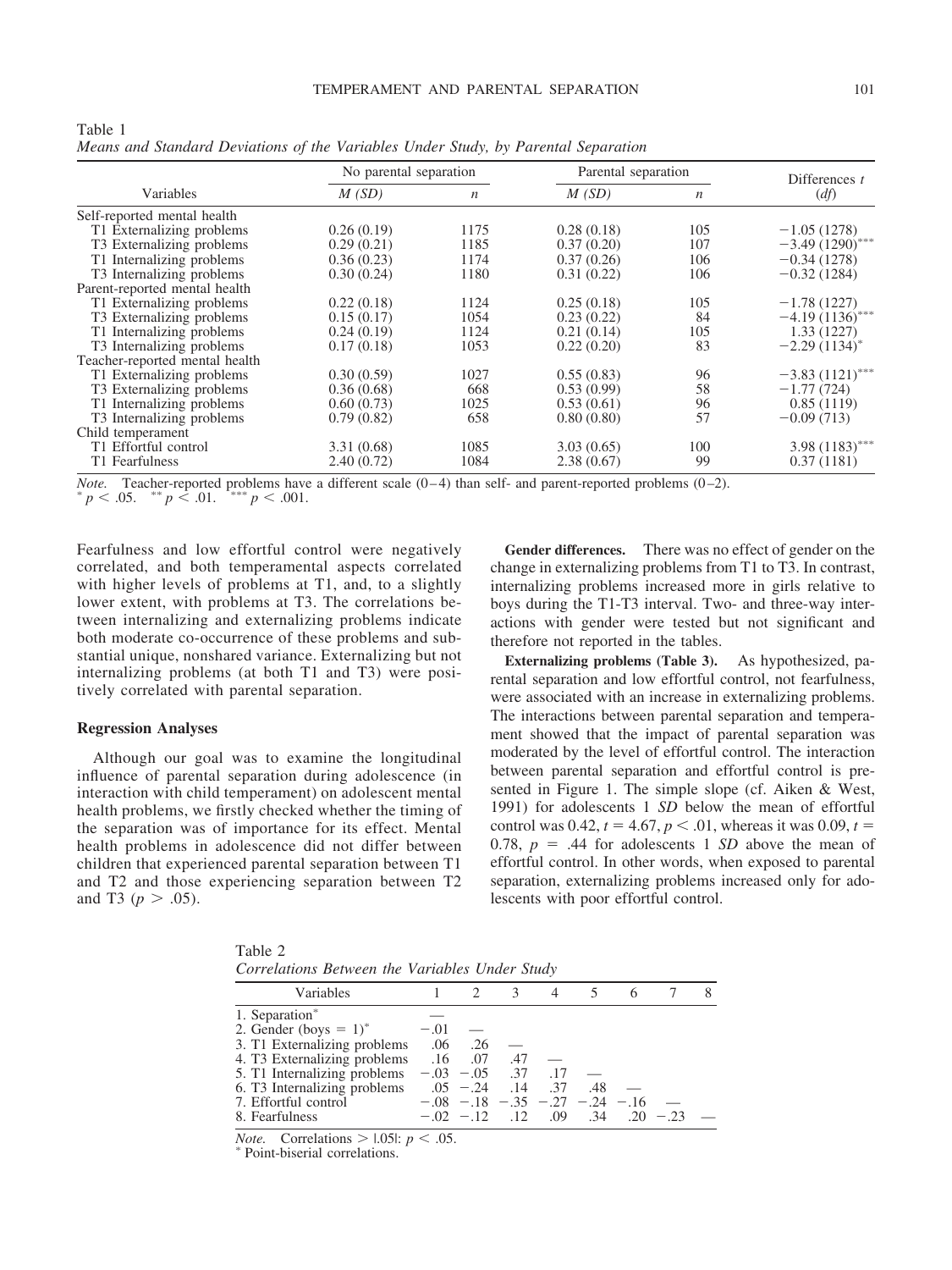Table 3

*Adolescent Externalizing Problems (T3) Regressed on Preadolescent Externalizing Problems (T1), Gender, Parental Separation Between T1-T3, Preadolescent Temperament, and Their Interactions (* $N = 1172$ *)* 

|                                | T3 Externalizing problems<br>$(R^2 = .33)$ |     |                               |     |  |  |
|--------------------------------|--------------------------------------------|-----|-------------------------------|-----|--|--|
|                                | Main effects<br>model                      |     | Interactions<br>effects model |     |  |  |
| Variables                      | b(SE)                                      | p   | b(SE)                         | p   |  |  |
| T1 Externalizing problems      | .45(.03)                                   | .00 | .44(.03)                      | .00 |  |  |
| Gender (boys $= 1$ )           | .07(.04)                                   | .12 | .07(.04)                      | .11 |  |  |
| Separation T1-T3               | .31(.07)                                   | .00 | .26(.07)                      | .00 |  |  |
| <b>Effortful Control</b>       | $-.06(.02)$                                | .01 | $-.05(.02)$                   | .03 |  |  |
| Fearfulness                    | $-.03(.02)$                                | .18 | $-.03(.02)$                   | .23 |  |  |
| Separation * effortful control |                                            |     | $-.16(.08)$                   | .03 |  |  |
| Separation * fearfulness       |                                            |     | $-.05(.08)$                   | .51 |  |  |

*Note.* Regression models adjusted for concurrent T3 internalizing problems.

**Internalizing problems (Table 4).** There was no main effect for parental separation or pre-adolescent temperament, but interactions showed that the effect of parental separation on internalizing problems depended on child temperament (see Figure 2). As expected, simple slopes (cf. Aiken & West, 1991) showed that parental separation only led to an increase in internalizing problems for adolescents high on fearfulness ( $b = 0.24$ ,  $t = 2.01$ ,  $p < .05$ ) but not for those low on fearfulness ( $b = -0.10$ ,  $t = -0.99$ ,  $p = .32$ ).



*Figure 1.* Interaction between effortful control and parental separation in the prediction of adolescent externalizing problems at T3, while controlling for externalizing problems at T1, cooccurrence of problems, and gender.



**Parental Separation T1-T3** *Figure 2.* Interaction between fearfulness and parental separation in the prediction of adolescent internalizing problems at T3, while controlling for internalizing problems at T1, co-occurrence of problems, and gender.

**Co-occurrence of problems.** Rerunning the analyses without controlling for the overlap between externalizing and internalizing problems led to the same main effects for externalizing problems as reported in Table 3. The interaction between parental separation and effortful control, however, was not significant anymore ( $p = .14$ ). In addition, without controlling for co-occurrence of externalizing problems the main effect of effortful control on internalizing problems became statistically significant, whereas the interaction between separation and fearfulness was only marginally significant ( $p = .08$ ). Thus, the reported effects of parental separation, temperament, and their interactions pertain mainly to the "pure" measures of externalizing and internalizing problems in which their co-occurrence is accounted for.

## **Discussion**

The aim of this study was to examine the moderating role of child temperament in the relation between parental separation during early adolescence and the development of mental health problems in adolescence. In accordance with previous reviews (Amato, 2001; Lansford, 2009), we argued that parental separation by itself would not have a substantial effect on adolescent adjustment; instead, it might especially or only affect the children that are already vulnerable for developing mental health problems. Hereby we concentrated on two temperament aspects that may moderate and give direction to the impact of parental separation, namely low effortful control and fearfulness. We hypothesized that parental separation in combination with low effortful control would lead to an increase in specifically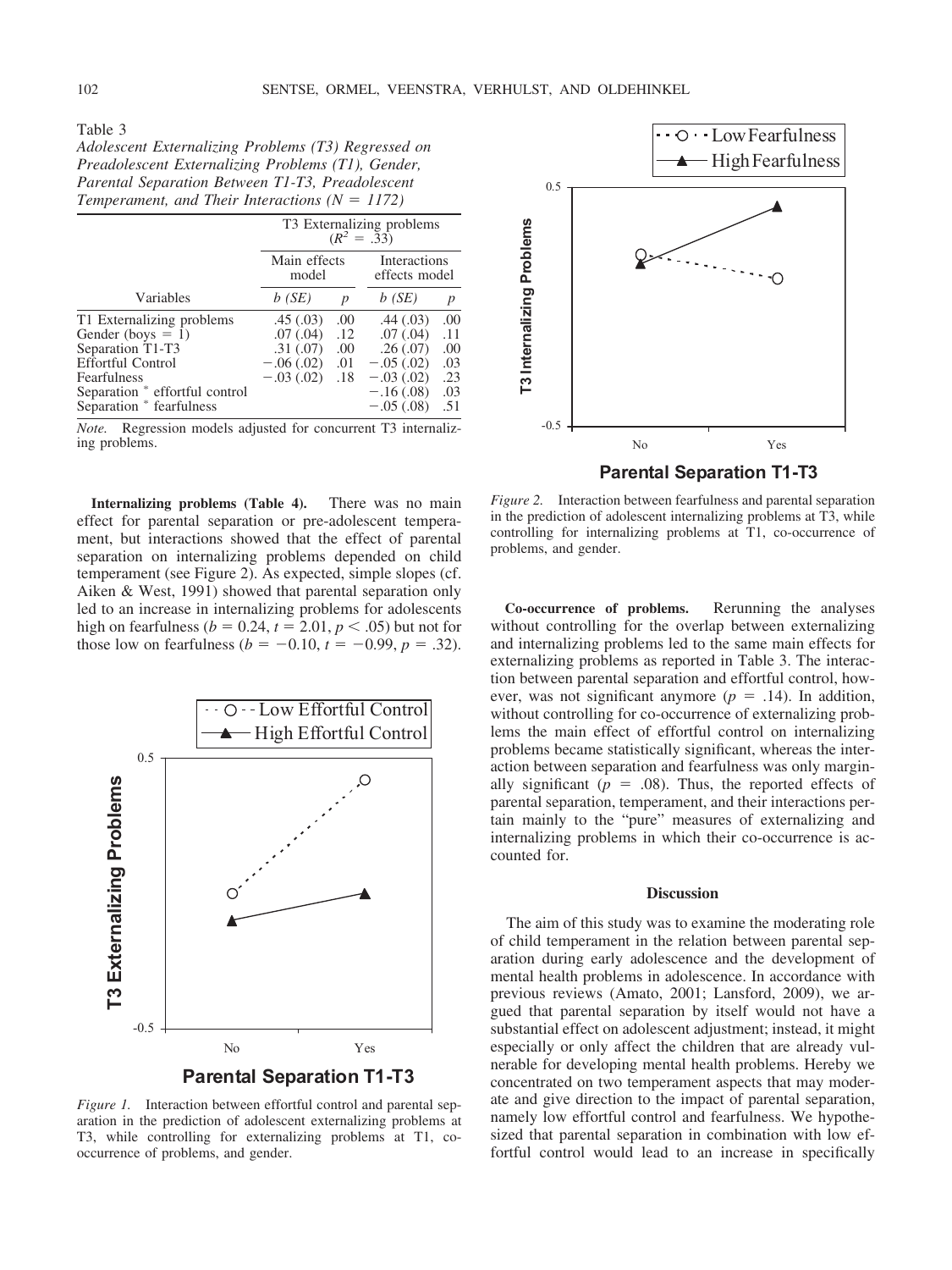Table 4

*Adolescent Internalizing Problems (T3) Regressed on Preadolescent Internalizing Problems (T1), Gender, Parental Separation Between T1-T3, Preadolescent Temperament, and Their Interactions*  $(N = 1172)$ 

|                                | T3 Internalizing problems<br>$(R^2 = .37)$ |                  |             |                               |  |  |
|--------------------------------|--------------------------------------------|------------------|-------------|-------------------------------|--|--|
|                                | Main effects<br>model                      |                  |             | Interactions<br>effects model |  |  |
| Variables                      | b(SE)                                      | $\boldsymbol{p}$ | b(SE)       | p                             |  |  |
| T1 Internalizing problems      | .47(.03)                                   | .00              | .47(0.03)   | .00                           |  |  |
| Gender (boys $= 1$ )           | $-.40(.04)$                                | .00              | $-.40(.04)$ | .00                           |  |  |
| Separation T1-T3               | .02(.07)                                   | .76              | .07(.07)    | .38                           |  |  |
| Effortful control              | $-.02(.02)$                                | .35              | $-.03(.02)$ | .20                           |  |  |
| Fearfulness                    | .00(.02)                                   | .66              | $-.01(.02)$ | .37                           |  |  |
| Separation * effortful control |                                            |                  | .14(0.08)   | .08                           |  |  |
| Separation * fearfulness       |                                            |                  | .17(0.08)   | .03                           |  |  |

*Note.* Regression models adjusted for concurrent T3 externalizing problems.

externalizing problems, whereas the combination with fearfulness would lead to an increase in specifically internalizing problems. Controlling for co-occurrence of the problem domains, the findings were in line with our hypotheses. Gender did not seem to impact these relations.

We found a main effect of parental separation on the development of externalizing problems only. This is in line with meta-analyses that also revealed that, on average, the effect of parental divorce is greater for externalizing problems than for internalizing problems (Lansford, 2009). This might be the case because parents who are being caught up in (the consequences of) a divorce have less opportunities to supervise and monitor their children (Cherlin, Chase-Lansdale, & McRae, 1991). This creates opportunities for their children to misbehave, such as hanging out with delinquent friends and acting antisocially. However, our results do not rule out (stronger) effects on internalizing problems later in life. In fact, Cherlin and colleagues (1998) studied the longitudinal effects of divorce from childhood to the age of 33 and concluded that effects of separation on emotional problems increase with age and may therefore not become salient until in late adolescence or adulthood.

The reason for the overall small main effects of parental separation, both in our study and other studies (see Lansford, 2009), may be found in the degree of the associated difficulties and stress that accompanies a parental separation. It usually follows after a period of marital conflict, meaning that the stress of marital disruption begins long before the separation (Smith & Jenkins, 1991). By using a baseline measure of mental health problems we controlled for pre-existing difficulties the child might be experiencing. But for at least some of the children, marital separation might be a relief from the stress of their parents' martial conflict (Booth & Amato, 2001). Thus, the finding of generally small main effects of separation could be the result of some children showing negative reactions and others showing more positive functioning.

The focus of the current study was, however, not on the main effects of parental separation but on its interplay with child temperament. Child temperament was selected as a marker for vulnerability to mental health problems and the temperamental difficulties are expected to be especially challenged when experiencing stressors such as parental separation. We therefore argued that parental separation would have an effect only or especially on adolescents who already had an increased vulnerability to develop mental health problems. It is well established that children with a challenging temperament are more likely to develop emotional and behavioral problems than children without such a temperament (e.g., Caspi et al., 1995; Frick & Morris, 2004). Reasons for this association may be found in, for example, the inability to regulate or control behavior and thus a lower capacity to conform to behavioral norms in interacting with others (low effortful control) and the inability to approach other people and social situations (high fearfulness). This in turn may hinder adolescents to satisfy the need to belong and the need for autonomy, which can be seen as a chronically focal goal in adolescence. Problems in the realization of these two goals are thus prime suspects for the development of pathology. A child's vulnerability for mental health problems as defined by temperamental characteristics may therefore moderate the effect of parental separation both in strength and direction.

The first hypothesized interaction involved low effortful control. In accordance with previous studies that marked low effortful control as a risk factor for especially externalizing problems (e.g., Caspi et al., 1995; Oldehinkel et al., 2004; Ormel et al., 2005), we expected that children who experienced parental separation during early adolescence and who are low on effortful control would have increased externalizing problems in adolescence. Controlling for preseparation problem behavior as well as co-occurrence of internalizing and externalizing problems, we found that children low on effortful control developed more externalizing problems in adolescence than children high on effortful control. In addition, parental separation had a larger effect on the development of externalizing problems in children low on effortful control. In other words, children with high effortful control seem to have more adaptive capacities to deal with the consequences and associated stress of a parental separation, which are explained above. These children may be better able to channel their feelings through adaptive behavior and to gain social acceptance and support from friends, for example, that helps them to achieve their goals and maintain healthy functioning.

The second hypothesized interaction involved fearfulness. This temperamental characteristic has previously been found to be a risk factor for specifically internalizing problems (Caspi et al., 1995; Oldehinkel et al., 2004; Ormel et al., 2005). We hypothesized that fearful children who experienced parental separation during early adolescence would develop internalizing problems in adolescence. In line with this, we found that parental separation only led to an increased level of internalizing problems in adolescence for children who are high on fearfulness and not for those low on fearfulness. Highly fearful children may be less able than low fearful children to compensate for the consequences of parental separation and the accompanying dis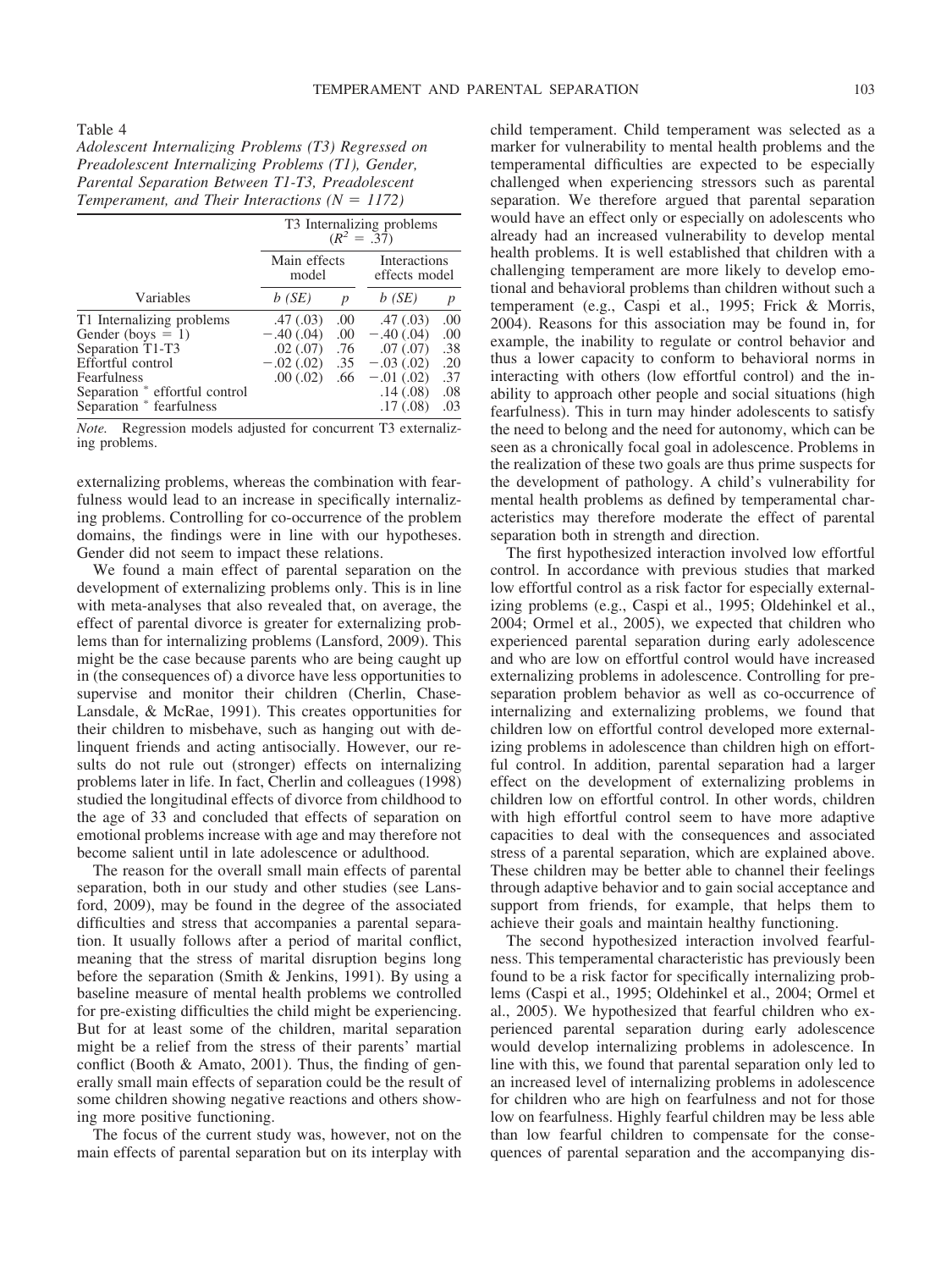tress. A vicious cycle of withdrawal, being ignored by peers, and anxious or depressive feelings may appear. This likely hinders these children to fulfill the need to belong and the need for autonomy, resulting in mental health problems. Although girls were more likely than boys to have internalizing problems in adolescence, and fearfulness increased the effect of parental rejection for girls only (Oldehinkel, Veenstra, Ormel, De Winter, & Verhulst, 2006), we found no gender difference in the combined effect of fearfulness and parental separation. Thus, girls are higher on internalizing problems than boys but this difference is not a result from a differential effect of parental separation and fearfulness.

Because we had formulated hypotheses that were specific for either externalizing or internalizing problems, we controlled for the overlap between the two problem domains in the analyses (cf. Ormel et al., 2005; Sentse et al., 2009). When we did not take this overlap into account, the effects were in the same direction but their strength weakened. Especially the interactions dropped in significance. In addition, effortful control became related to internalizing problems. These results strengthen our assumptions about the specificity of the predictors, with effortful control primarily linked to externalizing problems and fearfulness primarily linked to internalizing problems. Thus, although parental separation may have an effect on both problem behaviors, the present study showed that the specificity of its effect depends on child temperament and that effects of parental separation may thus differ per child. In addition to child temperament, future studies may look into more generic vulnerabilities for mental health problems that potentially moderate the effects of parental separation.

The interactions between child temperament and parental separation that were found in the current study can help to explain the diversity in effects of parental separation found in other studies. That is, children react differently to the same family factors, dependent on their temperament (see also Sentse et al., 2009). These person-environment interactions should be taken into account both in research and in clinical practice.

### **Strengths and Limitations**

The current study has some major assets as compared to previous studies. Firstly, in examining the influence of parental separation during early adolescence, we used a longitudinal design by looking at mental health problems in adolescence while controlling for pre-separation mental health. In addition, we took into account vulnerability for mental health problems that may shape the strength and direction of the effect of parental separation, namely child temperament measured before the separation. Thirdly, we made use of three different informants for the composition of our measures, which adds to the validity of the measures and lowers the chance of shared method variance that may lead to inflated associations. Lastly, we were able to examine two broad domains of mental health problems, which allowed us to adjust for the overlap between the two and thus examine the specificity of the predictors. Our method

implies that we did not specifically look at the shared variance of externalizing and internalizing problems, i.e., the parts within the two types of problem behavior problem that overlap.

Next to these strengths, some limitations should be mentioned. First, there might be operational confounding between the psychopathology and temperament measures, although the informant and time frame of the items differ considerably. Even if some operational confounding has occurred, we believe that it has not biased the results. Operational confounding would be expected to have affected the association between preadolescent temperament and T1 psychopathology more than the association with T3 psychopathology as T1 and T3 were about four years apart. We adjusted for T1 psychopathology, and therefore adjusted for the variance in temperament shared with T1 psychopathology (due to causal effects and operational confounding). If anything, operational confounding led to an underestimation of the influence of temperament (which might explain the small main effects of temperament). Furthermore, it is unlikely that operational confounding could have biased moderator effects of temperament.

Second, at T3 there were quite some missing values for the teacher reports, meaning that for a substantial part of the sample the outcome measures only consisted of parent and child reports. We chose to use a composite measure for our outcome variables based on parent, child and teacher ratings because using multiple informants reduces the bias associated with mono-informant information (Angold & Costello, 1996; Sourander et al., 1999). To be sure that these missing values did not influence the results of the current study we also performed the analyses with outcome measures based on parent and child reported scores only. These results did not differ from the results reported in this study.

Lastly, we used a goal-framing approach to generate testable hypotheses and to explain our results, but did not measure the underlying factors concerning goal pursuit directly. Other studies, however, have provided clear evidence for the link between (thwarted) goal pursuit regarding fundamental needs (for autonomy and belongingness) and the development of psychopathology (e.g., Assor, Roth, & Deci, 2004; Baumeister, DeWall, Ciarocco, & Twenge, 2005; Twenge, Baumeister, DeWall, Ciarocco, & Bartels, 2007).

To conclude, the current study showed that parental separation overall has a mild impact on adolescent mental health, mainly on the development of externalizing problems. This impact is, however, moderated by child temperament, which was considered to reflect vulnerability to mental health problems. It was shown that the challenging temperament children are the most affected by parental separation. The results were domain-specific: parental separation led to adolescent externalizing problems only for children low on effortful control, whereas it led to adolescent internalizing problems only for children high on fearfulness. Future research should explicitly acknowledge person-environment interactions in examining the development of mental health problems.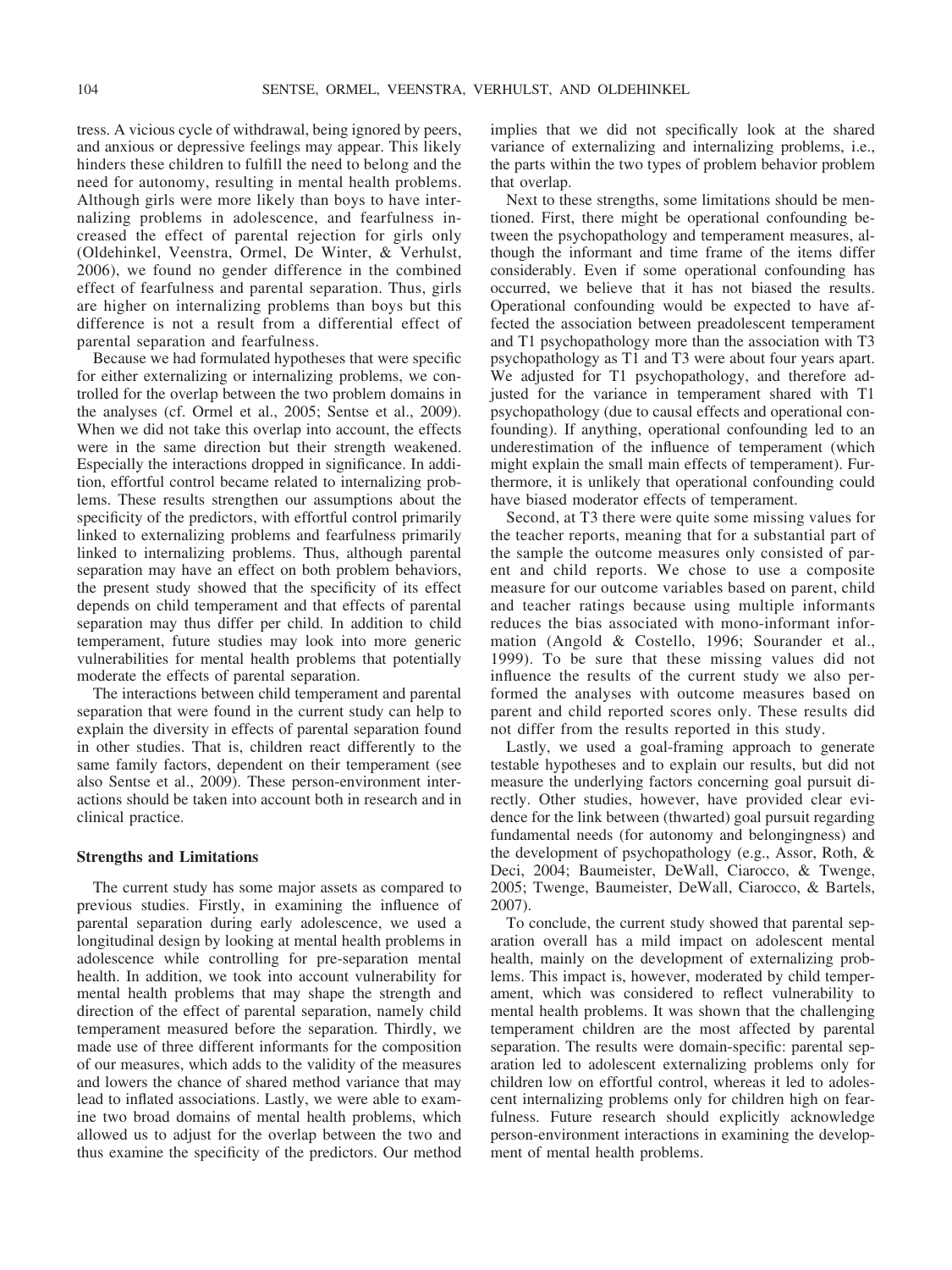#### **References**

- Achenbach, T. M. (1978). Psychopathology of childhood: Research problems and issues. *Journal of Consulting and Clinical Psychology, 46,* 759–776.
- Achenbach, T. M. (1991a). *Manual for the Child Behavior Checklist/4–18 and 1991 profile*. Burlington, VT: University of Vermont.
- Achenbach, T. M. (1991b). *Manual for the Youth Self-Report and 1991 profile.* Burlington, VT: University of Vermont.
- Agnew, R. (2003). An integrated theory of the adolescent peak in offending. *Youth & Society, 34,* 263–299.
- Aiken, L. S., & West, S. G. (1991). *Multiple regression: Testing and interpreting.* Newbury Park, CA: Sage.
- Allen, J. P., Insabella, G., Porter, M. R., Smith, F. D., Land, D., & Phillips, N. (2006). A social-interactional model of the development of depressive symptoms in adolescence. *Journal of Consulting and Clinical Psychology, 74,* 55–65.
- Amato, P. R. (2001). Children of divorce in the 1990s: An update of the Amato and Keith (1991) meta-analysis. *Journal of Family Psychology, 15,* 355–370.
- Amato, P. R., & Keith, B. (1991a). Parental divorce and adult well-being: A meta-analysis. *Journal of Marriage and the Family, 53,* 43–56.
- Amato, P. R., & Keith, B. (1991b). Parental divorce and the well-being of children: A meta-analysis. *Psychological Bulletin, 110,* 26–46.
- Amato, P. R., Loomis, L. S., & Booth, A. (1995). Parental divorce, marital conflict, and offspring well-being during early adulthood. *Social Forces, 73,* 895–915.
- Angold, A., & Costello, E. J. (1996). The relative diagnostic utility of child and parent reports of oppositional defiant behaviors. *International Journal of Methods in Psychiatric Research, 6,* 253–259.
- Assor, A., Roth, G., & Deci, E. L. (2004). The emotional costs of parents' conditional regard: A self determination theory analysis. *Journal of Personality, 72,* 47–88.
- Baumeister, R. F., DeWall, C. N., Ciarocco, N. J., & Twenge, J. M. (2005). Social exclusion impairs self-regulation. *Journal of Personality and Social Psychology, 83,* 589–604.
- Baumeister, R. F., & Leary, M. R. (1995). The need to belong: Desire for interpersonal attachments as a fundamental human motivation. *Psychological Bulletin, 117,* 497–529.
- Booth, A., & Amato, P. R. (2001). Parental pre-divorce relations and offspring post-divorce well-being. *Journal of Marriage and Family, 63,* 197–212.
- Caspi, A., Henry, B., McGee, R. O., Moffitt, T. E., & Silva, P. A. (1995). Temperamental origins of child and adolescent behavior problems: From age 3 to age 15. *Child Development, 66,* 55–68.
- Caspi, A., Moffitt, T. E., Thornton, A., Freedman, D., Amell, J. W., Harrington, H.,... Silva, P. A. (1996). The life history calendar: A research and clinical assessment method for collecting retrospective event-history data. *International Journal of Methods in Psychiatric Research, 6,* 101–114.
- Cherlin, A. J., Chase-Lansdale, L., & McRae, C. (1998). Effects of parental divorce on mental health throughout the life course. *American Sociological Review, 63,* 239–249.
- Cherlin, A. J., Furstenberg, F. F., Jr., Chase-Lansdale, L., Kiernan, K. E., Robins, P. K., Morrison, D. R., & Teitler, J. O. (1991). Longitudinal studies of effects of divorce on children in Great Britain and the United States. *Science, 252,* 1386–1389.
- Chirkov, V., Ryan, R. M., Kim, Y., & Kaplan, U. (2003). Differentiating autonomy from individualism and independence: A self-determination theory perspective on internalization of cul-

tural orientations and well-being. *Journal of Personality and Social Psychology, 84,* 97–110.

- Deci, E. L., & Ryan, R. M. (2000). The "what" and "why" of goal pursuits: Human needs and the self-determination of behavior. *Psychological Inquiry, 11,* 227–268.
- De Winter, A. F., Oldehinkel, A. J., Veenstra, R., Brunnekreef, J. A., Verhulst, F. C., & Ormel, J. (2005). Evaluation of nonresponse bias in mental health determinants and outcomes in a large sample of pre-adolescents. *European Journal of Epidemiology, 20,* 173–181.
- Frick, P. J., & Morris, A. S. (2004). Temperament and developmental pathways to conduct problems. *Journal of Clinical Child and Adolescent Psychology, 33,* 54–68.
- Hetherington, E. M. (1989). Coping with family transitions: Winners, losers, and survivors. *Child Development, 60,* 1–14.
- Hetherington, E. M., & Clingempeel, W. G. (1992). Coping with marital transitions: A family systems perspective. *Monographs of the Society for Research in Child Development, 57,* (2–3, Serial No. 227).
- Huisman, M., Oldehinkel, A. J., de Winter, A., Minderaa, R. B., de Bildt, A., Huizink, A. C., Verhulst, F. C., & Ormel, J. (2008). Cohort profile: The Dutch tracking adolescents individual lives survey; TRAILS. *International Journal of Epidemiology, 37,* 1227–1235.
- Jarvinen, D. W., & Nicholls, J. G. (1996). Adolescents' social goals, beliefs about the causes of social success, and satisfaction in peer relations. *Developmental Psychology, 32,* 435–441.
- Kasen, S., Cohen, P., Brook, J. S., & Hartmark, C. (1996). A multiple-risk interaction model: Effects of temperament and divorce on psychiatric disorders in children. *Journal of Abnormal Child Psychology, 24,* 121–150.
- Kraemer, H. C., Measelle, J. R., Ablow, J. C., Essex, M. J., Boyce, W. T., & Kupfer, D. J. (2003). A new approach to integrating data from multiple informants in psychiatric assessment and research: Mixing and matching contexts and perspectives. *American Journal of Psychiatry, 160,* 1566–1577.
- Krueger, R. F. (1999). The structure of common mental disorders. *Archives of General Psychiatry, 56,* 921–926.
- Lansford, J. E. (2009). Parental divorce and children's adjustment. *Perspectives on Psychological Science, 4,* 140–152.
- Lindenberg, S. (2001). Social rationality versus rational egoism. In J. Turner (Ed.), *Handbook of sociological theory* (pp. 635–668). New York: Kluwer Academic/Plenum.
- Lindenberg, S. (2006). Prosocial behavior, solidarity, and framing processes. In D. Fetchenhauer, A. Flache, A. P. Buunk, & S. Lindenberg (Eds.), *Solidarity and prosocial behavior. An integration of sociological and psychological perspectives* (pp. 23– 44). New York: Springer.
- Nieboer, A., Lindenberg, S., Boomsma, A., & Van Bruggen, A. C. (2005). Dimensions of well-being and their measurement: The SPF-IL Scale. *Social Indicators Research, 73,* 313–353.
- Noordhof, A., Oldehinkel, A. J., Verhulst, F. C., & Ormel, J. (2008). Optimal use of multi-informant data on co-occurence of internalizing and externalizing problems: The TRAILS study. *International Journal of Methods in Psychiatric Research, 17,* 174–183.
- O'Connor, T. G., Dunn, J., Jenkins, J. M., Pickering, K., & Rasbash, J. (2001). Family settings and children's adjustment: Differential adjustment within and across families. *British Journal of Psychiatry, 179,* 110–115.
- Oldehinkel, A. J., Hartman, C. A., De Winter, A. F., Veenstra, R., & Ormel, J. (2004). Temperament profiles associated with internalizing and externalizing problems in preadolescence. *Development and Psychopathology, 16,* 421–440.